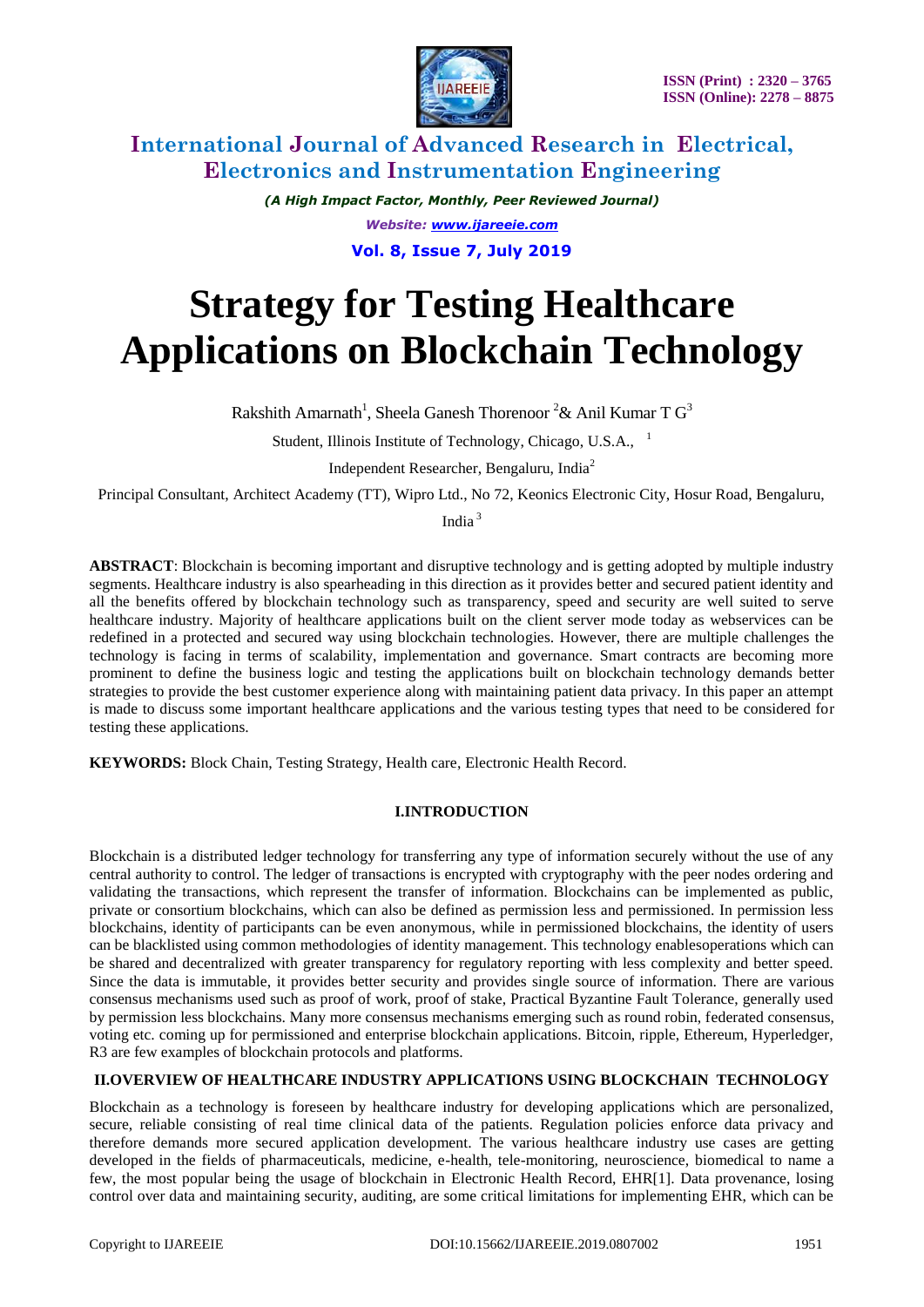

# **International Journal of Advanced Research in Electrical, Electronics and Instrumentation Engineering**

*(A High Impact Factor, Monthly, Peer Reviewed Journal)*

*Website: [www.ijareeie.com](http://www.ijareeie.com/)*

## **Vol. 8, Issue 7, July 2019**

overcome using enterprise blockchain technologies, thereby providing better access to medical and health records. Immutability feature of blockchain helps in detecting fraud in the field of medicine, since it doesn't allow the duplication or modification of the data transaction, thereby maintaining data security and transparency. In pharmaceuticals, blockchain finds its application on pharmaceutical supply chain, used for keeping track of the origin of medicine, its ownership, compositions.

Usage of blockchain technology in healthcare, provides an advantage to the patients to send their data which will not be corrupted or tampered, which will be completely secure, providing them the authority to control on their data as how it can be used and shared. Extremely secured supply chain of pharma companies can be guaranteed through blockchain technology, thereby enabling more vigilant tracking of drugs from their origin to destination [2].

#### **III.CHALLENGES IN TESTING BLOCKCHAIN APPLICATIONS**

To test he blockchain applications, there are multiple points which need to be considered. Important among them are the layers of implementation. The bottom most layer is the infrastructure layer with the suitable protocol. This layer may not provide all the capabilities needed for developing blockchain application. Instead they may provide basic features of processing the transaction and data storage. In order to build an application or solution, there needs to be a suitable platform, which allows the execution of basic rules of business logic. However, healthcare industry applications need much more robust and private platforms which allow the implementation and execution of confidential business logics which much higher capabilities. The suitable integration layers with the respective application programmable interfaces need to be developed to provide a seamless functionality of various applications. There is also a need to consider how the data services, administration and other operational services are implemented.

All these complexities pose various challenges in terms of testing to deliver a defect free application. Since the technology is complex, testing the technical functionality demands the right skillset. Along with the scalability, performance might become an important aspect to be considered. Security would be the next challenge with redundant datasets. Integrating with existing application will be much more challenging because of the interoperability issues. Above all these there are not very well-defined standards yet. Hence testing blockchain applications would demand better testing knowledge and skills to ensure end to end functionality and enhance customer experience. The suitable knowledge of the blockchain protocol, underlying functionality complex need to be understood to ensure a defect free product.

#### **IV.TESTING STRATEGY AND TYPES OF TESTING FOR BLOCKCHAIN APPLICATIONS**

Testing blockchain applications therefor would demand better strategies to overcome the various challenges discussed in section 3. The testing strategy would involve testing which is specific to the blockchain technology used such as peer to peer or node testing and smart contract testing. In addition to this the functionality testing and integration testing are needed to test the blockchain applications. Equal amount of emphasis also is to be given to nonfunctional testing such as performance and specially securing testing. In addition, the infrastructure testing, UI, mobile app and integration testing also need to be performed.

The decentralized nature of blockchain demands the testing on transactional features such as hash and timestamping, verification, consensus aspect, various events or messages or notifications from the transaction processing perspective. API interaction and smart contract testing provide an additional testing to strategize. Since the smart contracts let the automatic execution of transaction based on business logic and pre-defined condition, testing the smart contract for every possible state of execution becomes very important. Since they may change dynamically, it provides an additional challenge in terms of testing.

Functional testing of blockchain demands testing for node consensus depending on the consensus mechanism, validating the smart contracts and the shared ledger. Non-functional testing demands platform performance with the scalability and stability along with load testing. The network latency block size, transaction size, the response time for the query are important points to be considered for performance testing. Security testing involves testing of access, various cryptographic and consensus algorithms used, assessing vulnerability, validation of the information etc. To detect the bug at the earlier phase, API testing could be a better choice and smart contract testing can be enabled with this. Blockchain specific testing involves peer to peer node testing based on blockchain protocol used in order to validate the nodes and their transactions. Nodes can be full node, which stores the entire blockchain and ensures that the transactions are valid, lightweight node which passes their transaction to the full node.